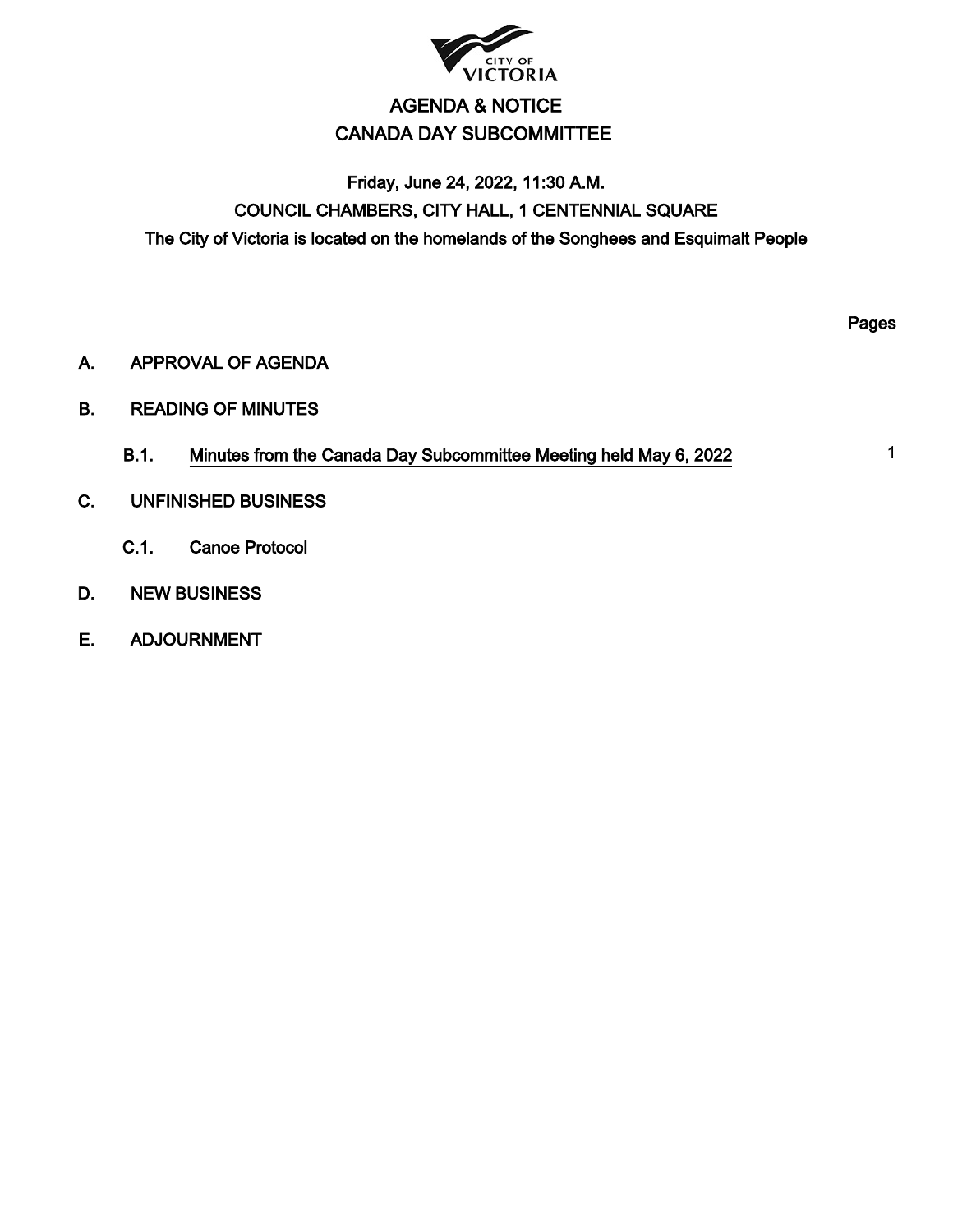

## **MINUTES – CANADA DAY SUBCOMMITTEE MEETING**

### **May 6, 2022, 2:50 P.M. COUNCIL CHAMBERS, CITY HALL, 1 CENTENNIAL SQUARE The City of Victoria is located on the homelands of the Songhees and Esquimalt People**

- PRESENT: Mayor Helps in the Chair and Councillor Andrew,
- PRESENT Councillor Alto and Councillor Dubow
- ELECTRONICALLY:
- STAFF PRESENT: J. Jenkyns City Manager, C. Kingsley City Clerk, C. Anderson Deputy City Clerk, C. Mycroft - Manager of Executive Operations, J. Day - Senior Cultural Planner, M. Heiser - Council Secretary, G. Diamond - Council Secretary, P. Angelblazer - Committee **Secretary**
- GUESTS: Douglas Smith Managing Partner, Blue Coast Event Group

## **A. APPROVAL OF AGENDA**

**Moved By** Councillor Alto **Seconded By** Councillor Andrew

That the agenda be approved.

## **CARRIED UNANIMOUSLY**

## **B. READING OF MINUTES**

**B.1 Minutes from the Canada Day Subcommittee Meeting held April 5, 2022**

**Moved By** Councillor Andrew **Seconded By** Councillor Alto

That the minutes from the Canada Day Subcommittee meeting held April 5, 2022 be adopted.

### **CARRIED UNANIMOUSLY**

*Councillor Dubow joined the meeting at 2:54 p.m.*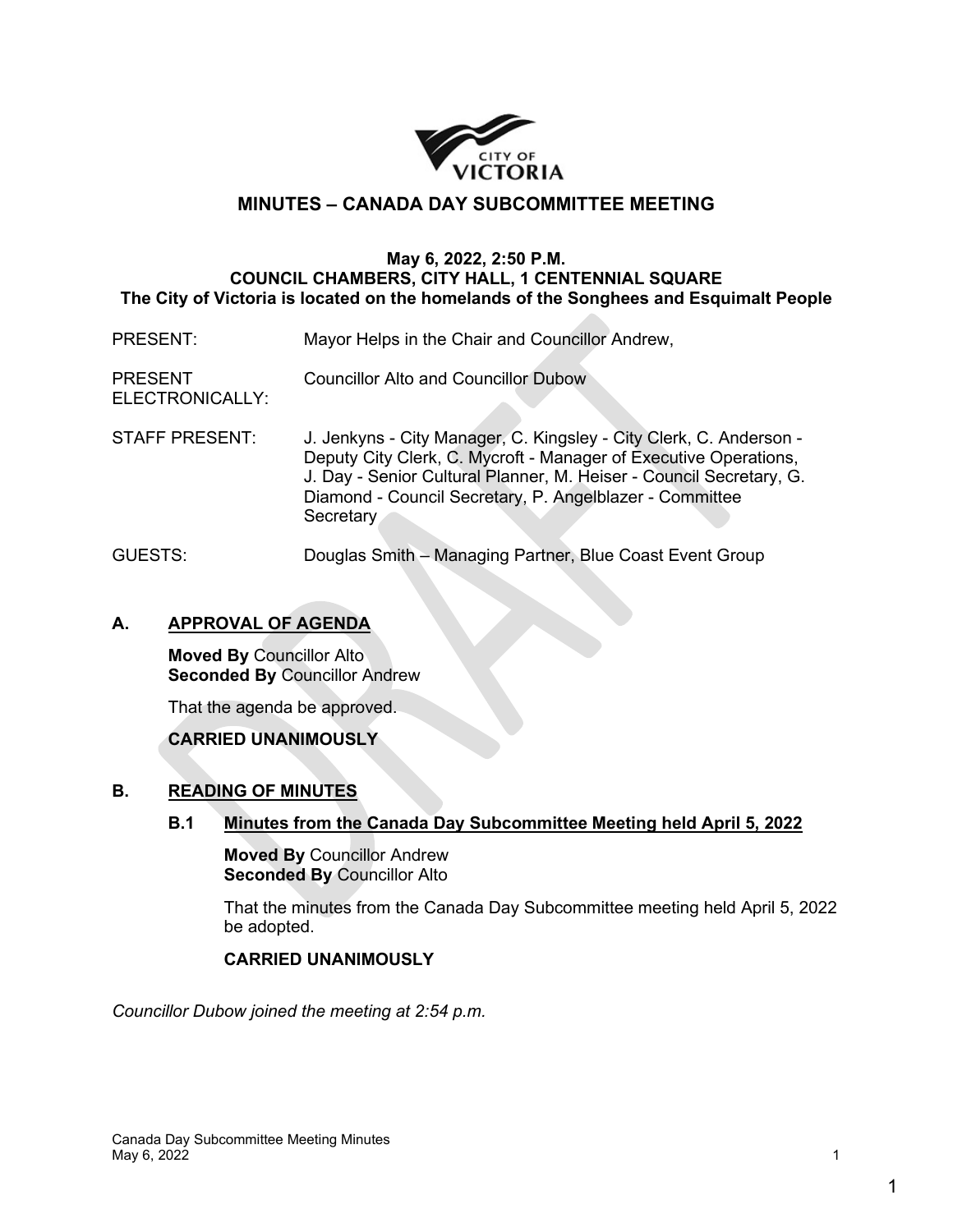## **D. NEW BUSINESS**

### **D.1 Canada Day 2022 - Planning Discussion**

#### **D.1.1 Canoe Protocol**

Committee received a verbal update from the Mayor regarding a planned Canoe Protocol Event in partnership with the Songhees First Nation.

## **D.1.2 Accessibility**

*Committee discussed the following:*

- *Ensuring accessibility for event attendees and participants*
- *Availability of accessible washrooms*
- *Receiving accessibility concerns from the public*
- *Planned cost-sharing arrangement with the Ska/Reggae Festival*
- *Upcoming media releases regarding the event*
- *Financial pressure from rising inflation*
- *Securing additional sponsorships*
- *Inclusion of a green waste management and recycling plan*
- *Connecting with the Diverters Foundation*

*Councillor Andrew left the meeting at 3:18 p.m.*

**Moved By** Mayor Helps **Seconded By** Councillor Dubow

That the Canada Day Subcommittee recommend that Council authorize the use of 900 Wharf Street lot for Ska Fest to enable a collaboration and cost-sharing arrangement for event-related infrastructure.

## **CARRIED UNANIMOUSLY**

*Committee discussed the following:* 

- *Additional food truck opportunities*
- *Receiving artist suggestions from the public and community groups*
- *Booking interpreters for the festivities*